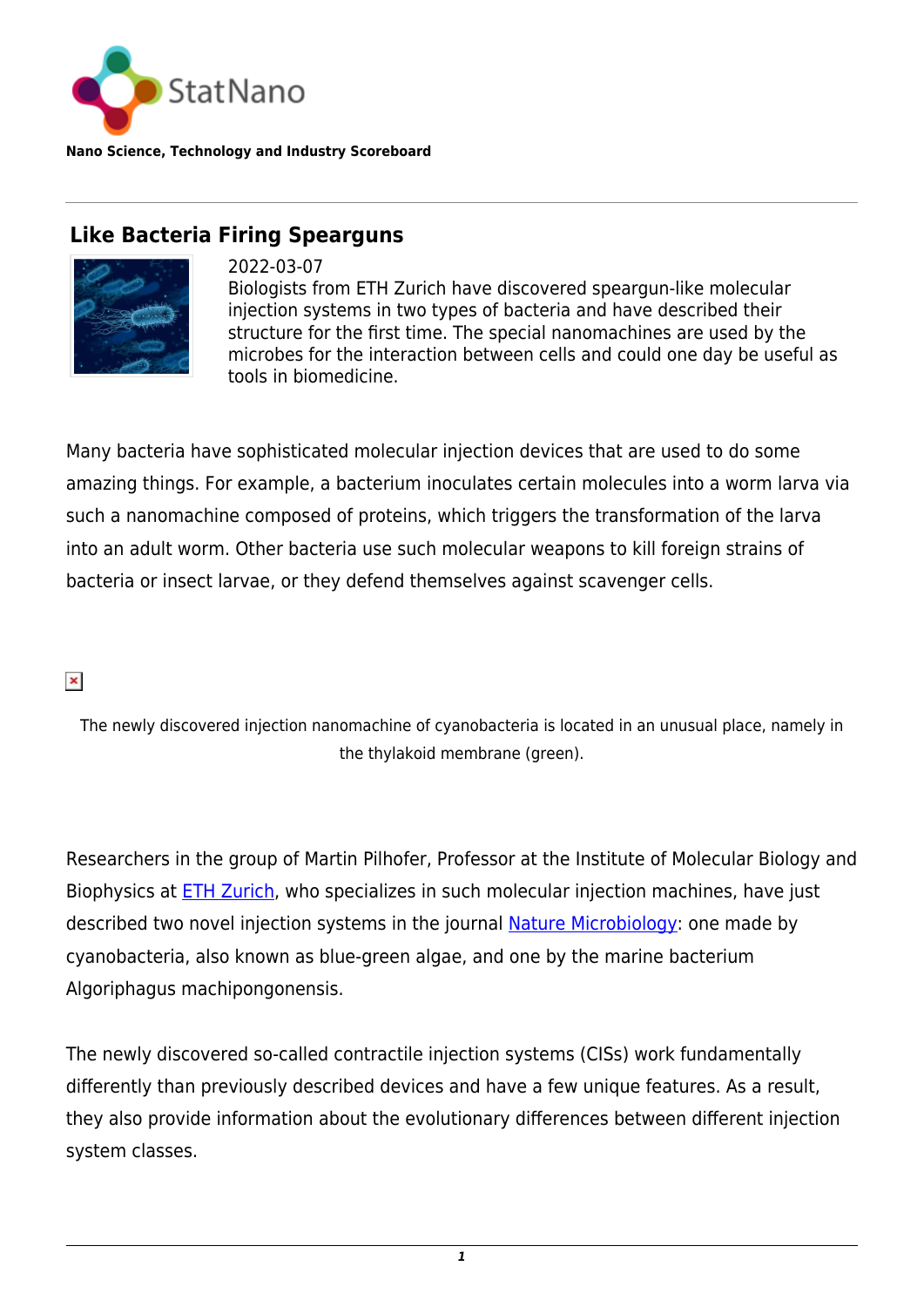These CISs work like molecular syringes. When the outer sheath module of the nanomachine contracts, an internal, hidden tube filled with proteins is shot out. These proteins are either injected into the environment or directly into a target cell.

## **A surprising anchoring in the cell**

One novel CIS, which the researchers found in cyanobacteria, was not anchored in the cell membrane or loosely floating inside the cell, as expected, but was attached to the so-called thylakoid membrane, where photosynthesis takes place in these bacteria.

"That was the biggest surprise for us," says Gregor Weiss, lead author of the study on the cyanobacterial injection system. Despite this unusual localization, the CIS anchored in the thylakoid membrane – referred to as tCIS – fulfill their purpose. If cyanobacteria are stressed, for example by excessive salt concentrations in the water or ultraviolet light, the outer cell layers detach. This exposes the outward-facing tCIS, ready to fire upon contact with potential target cells.

The molecular spear guns are also unexpectedly common, which according to Weiss indicates an important role in the life cycle of cyanobacteria. He suspects that the tCIS could play a role in the programmed cell death of individual cells in these multicellular cyanobacteria.

# **Extracellular injection system**

On the other hand, the ETH researchers Jingwei Xu and Charles Ericson, who also work in Pilhofer's group, discovered and describe a CIS produced by the marine bacterium Algoriphagus machipongonensis, which is not anchored in the cell at all, but is instead released into the environment to act on target cells in the area.

Among other things, the researchers used cryo-electron microscopy to determine the structure of this specific subtype of ejected CIS (eCIS) in very high resolution, which no other working group had previously been able to do. "The newly discovered nano machines give us clues that contractile injection systems are more common than previously thought," says Ericson.